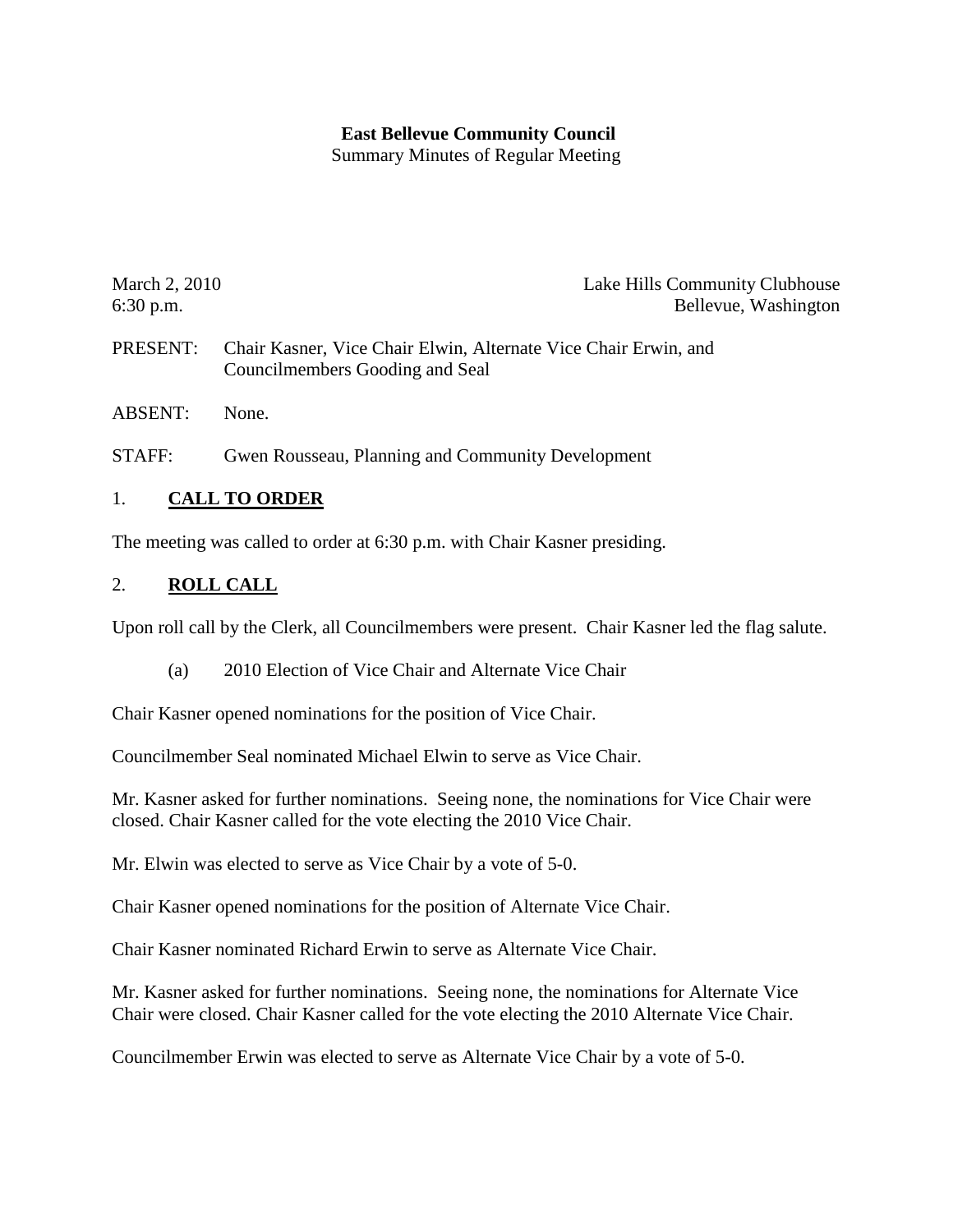## 3. **COMMUNICATIONS - WRITTEN AND ORAL**: None.

### 4. **APPROVAL OF AGENDA**

Councilmember Erwin moved to approve the agenda. Vice Chair Elwin seconded the motion, which carried by a vote of 5-0.

## 5. **PUBLIC HEARING:** None.

#### 6. **RESOLUTIONS**

(a) Resolution No. 511 electing the 2010 Community Council Officers

Councilmember Seal moved to approve Resolution No. 511 electing Mr. Kasner as the 2010 East Bellevue Community Council Chair, Mr. Elwin as the 2010 East Bellevue Community Council Vice Chair, and Mr. Erwin as the 2010 East Bellevue Community Council Alternate Vice Chair. Councilmember Elwin seconded the motion, which carried by a vote of 5-0.

## 7. **REPORTS OF CITY COUNCIL, BOARDS, AND COMMISSIONS**: None.

# 8. **DEPARTMENT REPORTS**

### (a) Changing Face of Bellevue – Community Demographics

Gwen Rousseau, Associate Planner, presented information on community demographics, including population, social, economic, and housing characteristics. The information comes primarily from the 2006-2008 American Community Survey, which provides annual, 3-year, and 5-year updates to census data. The American Community Survey collects information on an ongoing basis throughout the country. The 2006-2008 data became available in late 2009, and the first 5-year update for this region will be released in late 2011.

Ms. Rousseau reviewed population growth, annexation history, age, gender, race, and ethnicity. Bellevue has the highest proportion of Asian-American residents of Washington's large cities, as well as the highest proportion of foreign-born residents. Bellevue's shares of household types are typical of Washington places, except that it has relatively fewer single-parent households.

Continuing, Ms. Rousseau reviewed education demographics, employment and commuting trends, household incomes, housing values and ownership, rental costs, and foreclosures.

Ms. Rousseau noted that additional information is available on the City's website at www.bellevuewa.gov/demographics.htm and on the U.S. Census Bureau's American FactFinder web site at factfinder.census.gov.

Ms. Rousseau described the 2010 Census, which is a complete count every 10 years of everyone residing in the United States. The information is used to reapportion seats in the U.S. House of Representatives, and is the basis for distributing more than \$400 million in federal funding every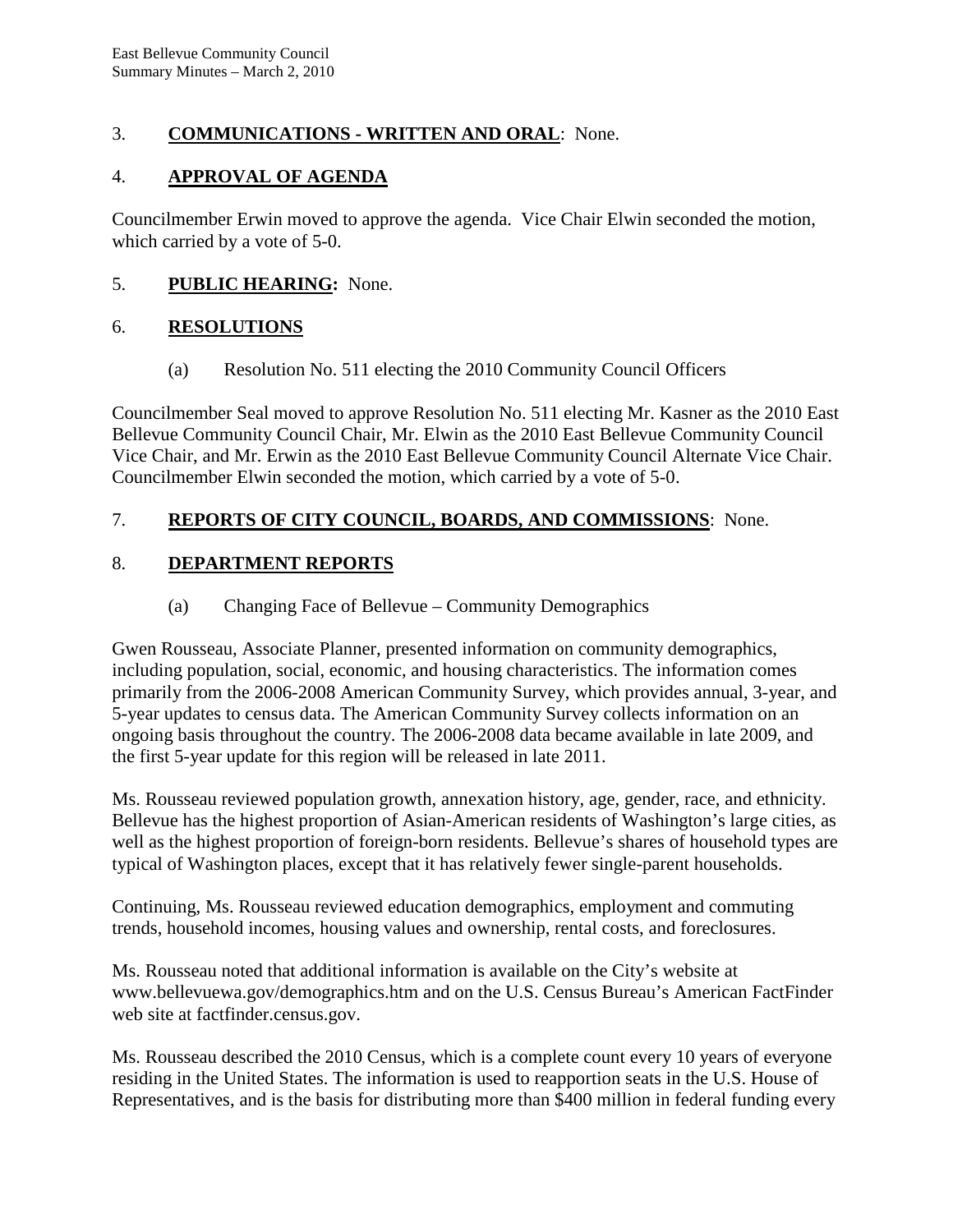year. She noted that personal information provided through the census is kept confidential. By law, the Census Bureau cannot share respondents' information with anyone, including the IRS, FBI, CIA, INS, or other government agency. Census questionnaires will be mailed in March, and questionnaire assistance centers and Be Counted sites will be open from March 15 to April 15 to assist citizens. The census website is www.2010Census.gov.

Ms. Rousseau responded to questions of clarification, and offered to provide more information as requested by the Council.

## 9. **COMMITTEE REPORTS**: None.

- 10. **UNFINISHED BUSINESS**: None.
- 11. **NEW BUSINESS**: None.

# 12. **CONTINUED COMMUNICATIONS**

Chair Kasner reported that the Neighborhood News was distributed via email today. He noted a program called Tea and Conversation at Crossroads, which is focused on connecting women from different cultures and backgrounds. The next meeting is scheduled for Tuesday, March 23, 1:00-3:00 p.m., at Crossroads Community Center. Neighbor Link will provide information on community service projects.

Mr. Kasner said that he and Mr. Elwin attended the kickoff event for the Bellevue 2010 census effort. Bellevue's census office is located in the shopping center on  $120<sup>th</sup>$  Avenue NE, just south of NE 8<sup>th</sup> Street [former location of Larry's Market].

### 13. **EXECUTIVE SESSION**: None.

# 14. **APPROVAL OF MINUTES**

Vice Chair Elwin moved to approve the Summary Minutes of the February 2, 2010, East Bellevue Community Council meeting. Mr. Erwin seconded the motion, which carried by a vote of 5-0.

# 15. **ADJOURNMENT**

Mr. Erwin moved to adjourn, and Mr. Seal seconded the motion. The motion carried by a vote of 5-0.

Chair Kasner declared the meeting adjourned at 8:38 p.m.

Michelle Murphy, CMC Deputy City Clerk